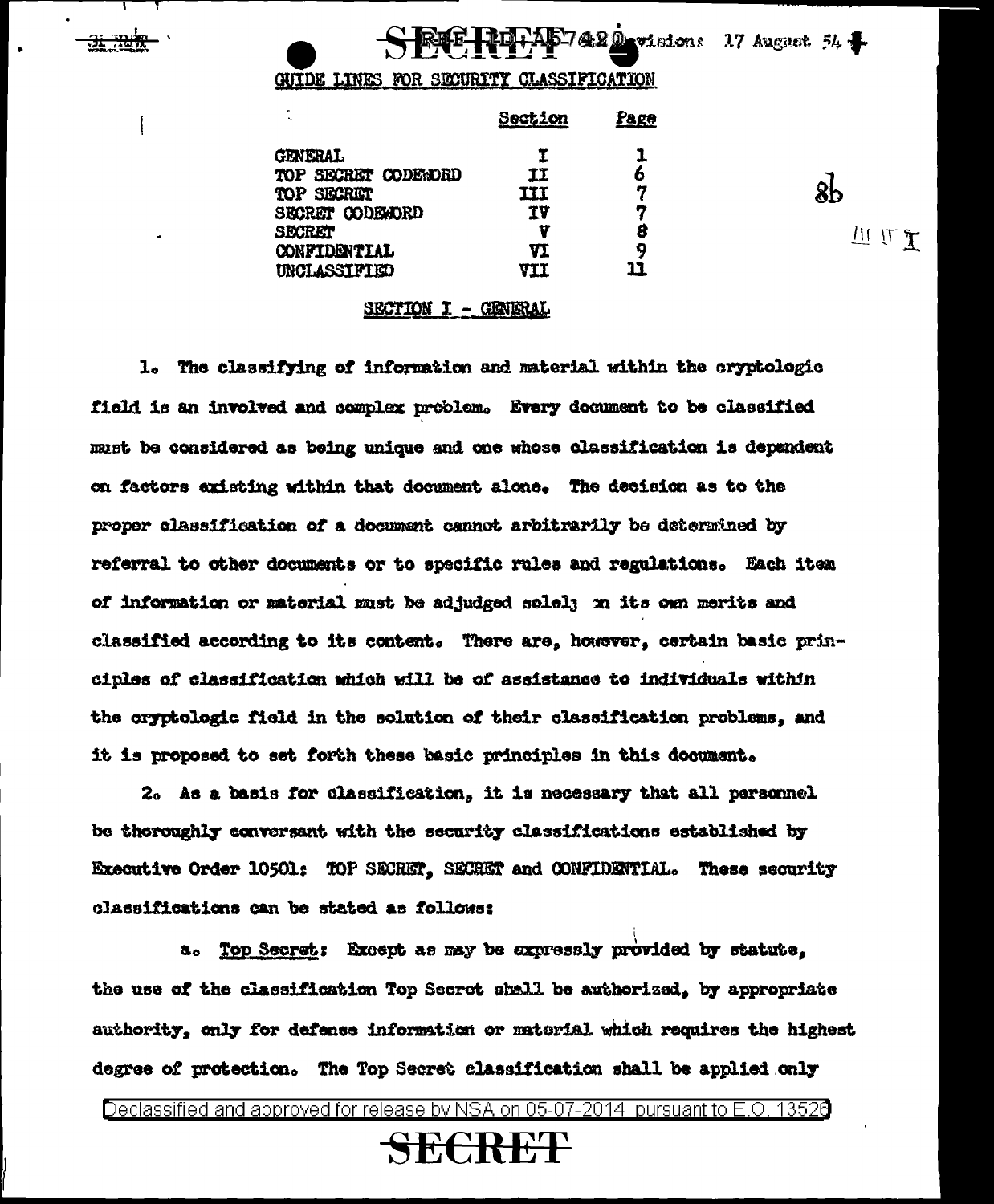

#### 6th rev. (Sect I 2-a cont)

to that information or material the defense aspect of which is paramount. and the unauthorized disclosure of which could result in exceptionally grave damage to the Nation such as leading to a definite break in diplomatic relations affecting the defense of the United States, an armed attack against the United States or its allies, a war, or the comparatse of military or defense plans, or intelligence operations, or scientific or technological developments vital to the national defense.

b. Secret: Except as may be expressly provided by statute, the use of the classification Secret shall be authorized, by appropriate authority, only for defense information or material the unauthorized disclosure of which could result in serious damage to the Nation, such as by jeopardizing the international relations of the United States, endangering the effectiveness of a program or policy of vital importance to the national defense, or compromising important military or defense plans, scientific or technological developments important to ne@insml defense, or information revealing important intelligence operations.

c. Confidential: Except as may be expressly provided by statute, the use of the classification Confidential shall be authorized by appropriate authority, only for defense information or material the unauthorized disclosure of which could be prejudicial to the defense interests of the nation.

d. Confidential - Modified Handling Authorized: This does not constitute a separate and distinct classification category. Information must mest the requirements set down above for Confidential material. The addition of the notation "modified handling authorized" only permits modification of the storage and transmission procedures.

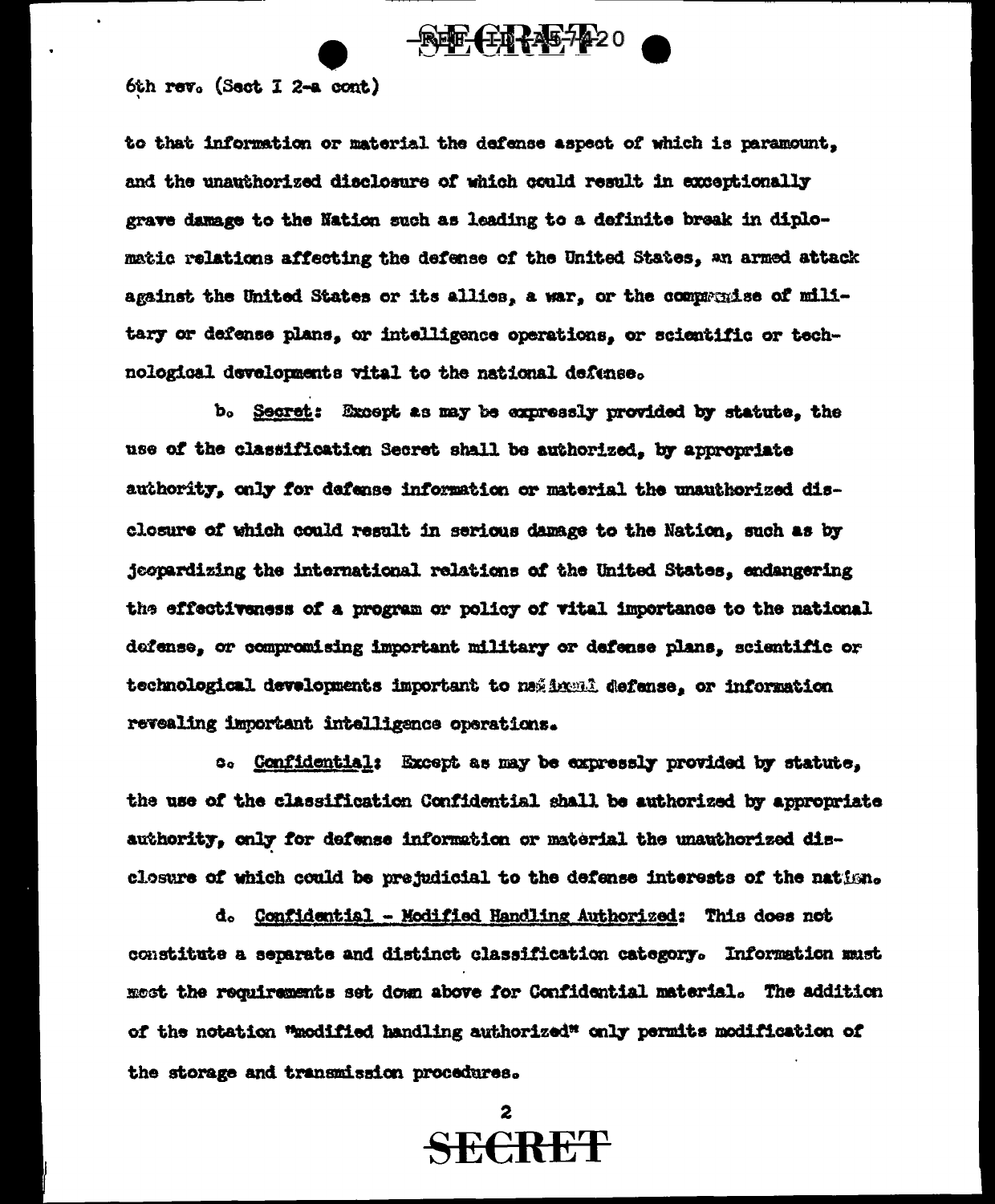

6th rev. (Section I cont)

3. Within the cryptologic field we must provide even more safeguards for our activities than are provided for under the standard security classifications. Before any official orgatologic information is to be disseminated, it must be determined that the recipient has a need-to-know. Information of an unclassified nature pertinent to the mission of cryptologic activity should not be discussed with anyone except for official business purposes.

4. Beyond the basic classifications established by Executive Order, we recognize that there are special considerations which must be recognized separately because of their inherently sensitive nature. These special considerations pertain to specific categories of communications intelligence (COMINT) and are identified by the assignment of a distinctive codeword. The classification of COMINT involves two distinct considerations: the security of the information and the sensitivity of the source from which the information was derived. Either or both considerations may affect the classification, dependent upon whether the information or the source is the more sensitive.

5. Initially, COMINT material comes to this Agency as raw traffic which has been intercepted by field station activities throughout the world. This traffic is classified no lower than CONFIDENTIAL until such time as an analytical processing is begun. From the analysis of this raw traffic, we derive three types of intelligence.

a. Cryptintelligence is that COMENT which results from cryptenalysis of the systems utilized by message originators to protect the traffic during its transmission. This includes speech and facsimile security systems.

3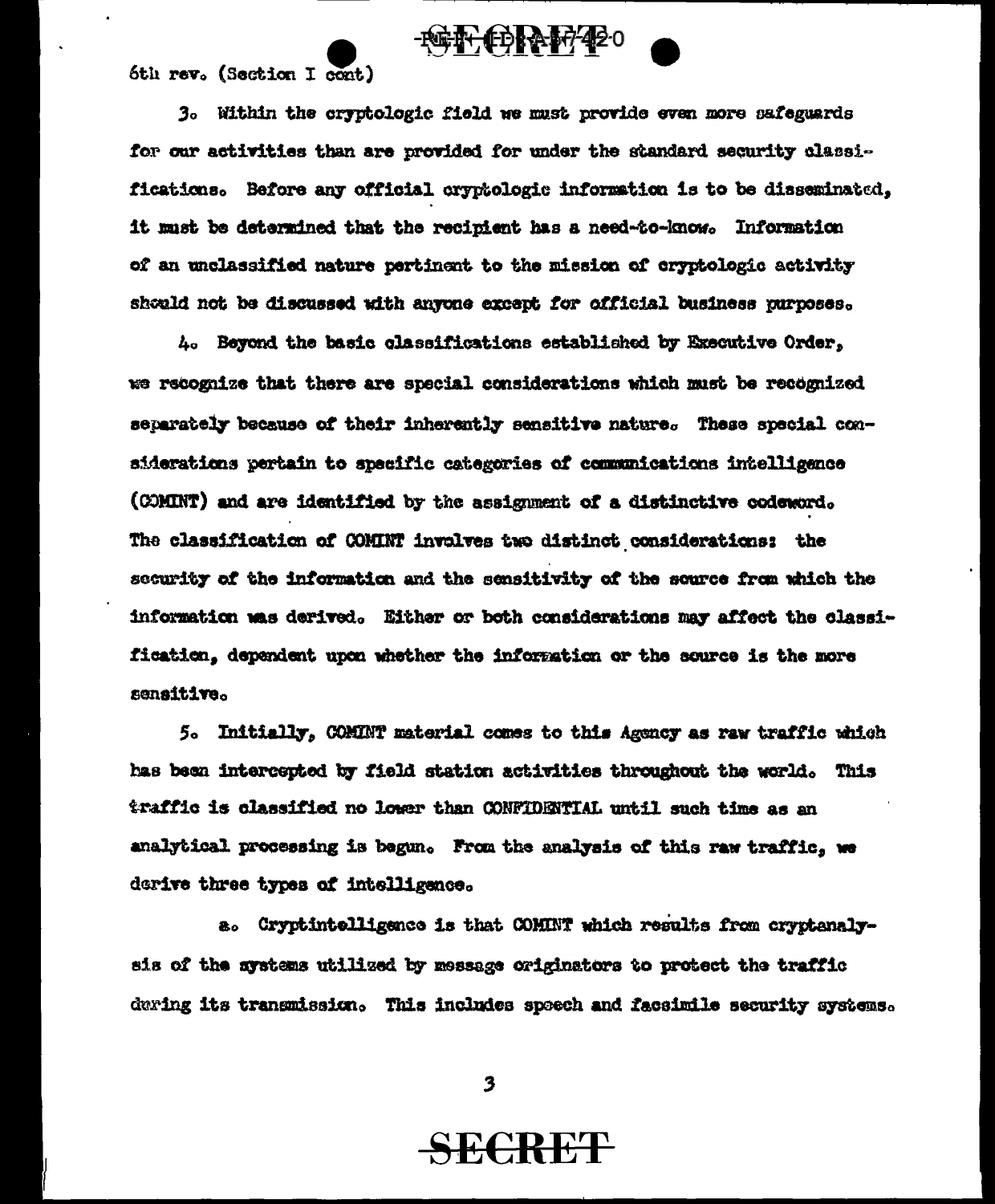

6th rev. (Section  $I - 5$  cont)

**SBORET** 

b. Traffic intelligence is that COMINT which results from traffic analysis of intercepted electrical communications. This includes COMINT produced by all means short of cryptgaalyses of message texts.

c. Intelligence derived from the analysis of plaintext traffic. 6. Information derived from these three analytical processes (cryptanalysis, traffic analysis and plaintext analysis) is divided into three security categories.

a. Category III COMINT (Top Secret Codeword) contains information of the highest classification and is the most sensitive category whose source must be protected at all costs. In general, this will include information derived from cryptanalysis (except for designated types of COMBT), special weather cryptanalysis and traffic analysis of certain high level systems as specified by existing authorities and highly informative plaintext.

b. Category II COMINT (Secret Codeword) is less sensitive than the preceding category in that protection of its source is not always the overriding consideration and is one which can, by acceptance of a calculated risk, be disseminated with a less rigid standard of security.

c. Category I COMINT (Non-Codeword) is subject to the least restrictive regulations of the three categories and will include certain types of low level COMINT as specified by existing authorities. Material in this category will be classified no lower than CONFIDENTIAL without the assignmant of any codeword. Extreme care must be utilized in placing COMINT in this category. (See paragraph 7, Section VI - CONFIDENTIAL.)

7. In addition to these categories, there are certain other basic statements that are acceptable as guide lines in determining classifications.

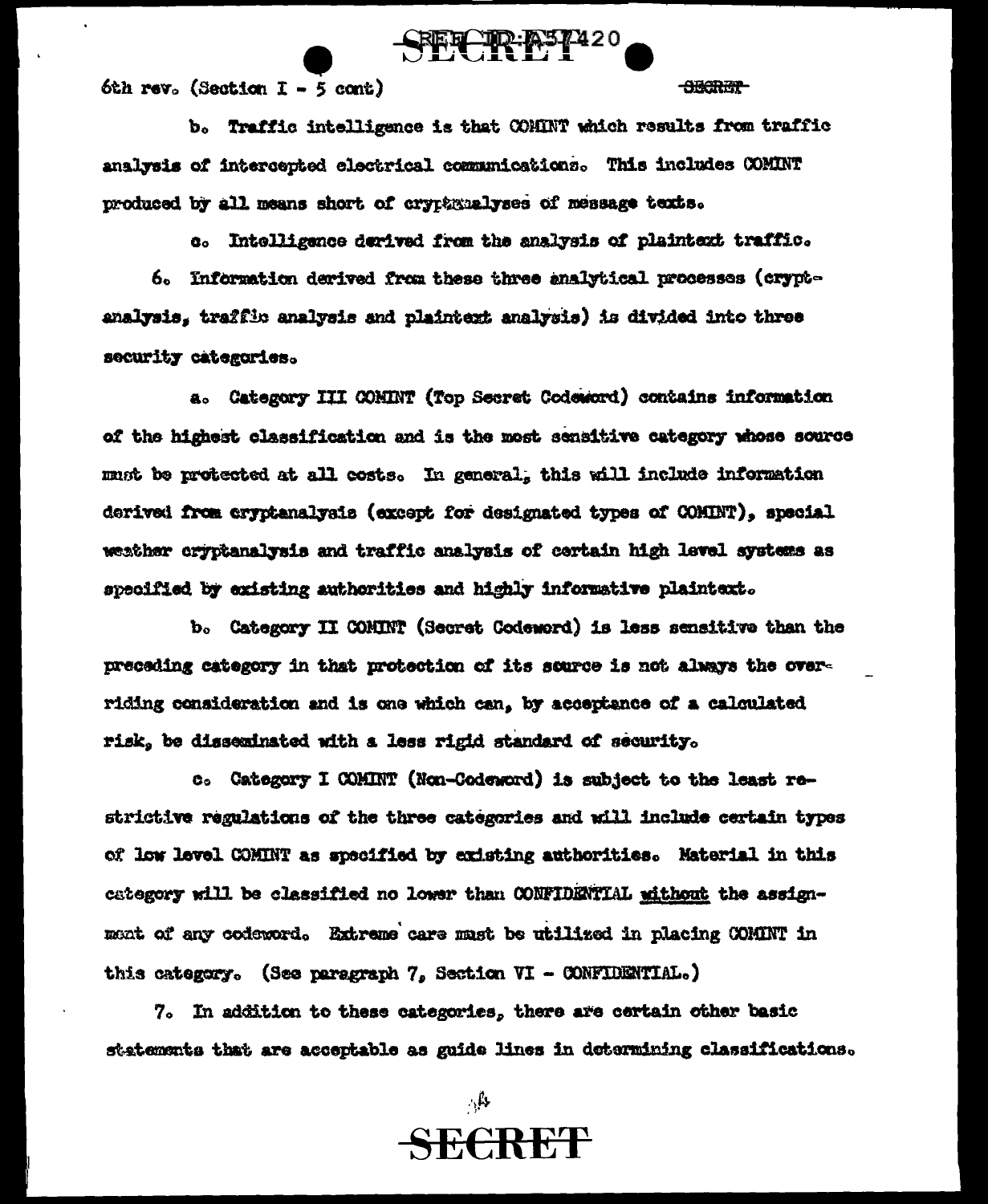

6th rev. (Section I - 7 cont)

**ANCRET** 

a. COMINT will normally be considered as falling within Category III except for such specific systems as have been mutually agreed upon by UK and the U.S. to be in other categories. This list is available in PROD (NSA-0621).

b. Standing operating procedures, personnel reports, organizational charts and instructions manuals governing respective COMINT organisations will be classified according to the information contained thereins those indicating operational capacity or success will be classified at least SECRET. Classification problems which cannot be resolved by the originator will be referred to NSA Classification Advisory Panel.

c. In reference to type of cryptosystems, the terms "low grade". "medium grade" and "high grade" are often used. Definition of these categories are as follows:

- (1) low-grade. Pertains to a cryptosystem which offers only slight resistance to cryptanelysis; for example: (1) Playfair ciphers, (2) Single transposition, (3) Unenciphered one-part codes.
- (2) medium grade. Pertains to a cryptosystem which offers considerable resistance to cryptanalysis: for example: (1) Strip ciphers. (2) Polyphase transposition, (3) Unenciphered two-part codes.
- (3) high-grade, Pertains to a cryptosystem which offers a maximum of resistance to cryptanalysis; for example: (1) Complex cipher machines. (2) onetime systems. (3) Unknown two-part codes enciphered with an additive book.

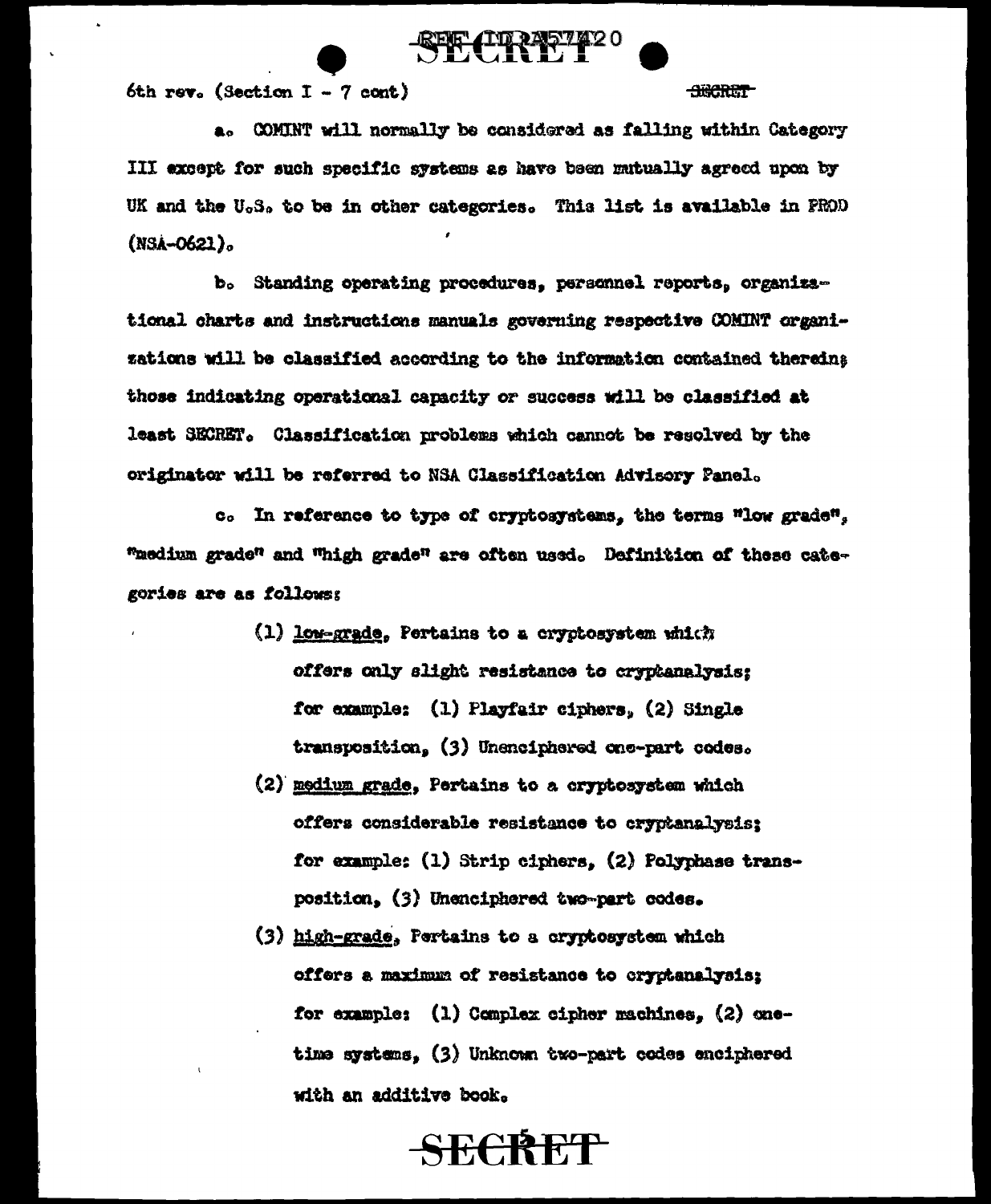COTHAL **BEORET** óth rev. (Section I cont) S. As a means of further assistance to personnel the following dolassification guide lines have been established. Remember they are only ようさ Speneral in nature and that the classification of any given item must be  $\sqrt{3}$ **Cestablished solely on its own merits.** Utilization of these guide lines can ্ঠ fonly be done through analogy, comparison and evaluation. In any event the JRJA  $^6$ classification of a given item of information, such as training publications,  $EO 3.3(h)(2)$ will be SOIELY ON ITS OWN MERITS. PL 86-36/50 USC 3605 SECTION II - TOP SECRET CODENDRD CATECORY III The following types of information are to be classified TOP SECRET **CODEWORD:** All crypt intelligence produced from cryptos places other than **RAPLE** inteliikeence produced from Category III systems. for assum  $240M$   $\overline{\Lambda}$  or Traffic Intalligence, invekving call-aigns or message headings  $2<sub>o</sub>$ encrypted in codes or ciphers of high security grading. Exceptions would beisted separately. Intelligence which can be identified as resulting from the study of 30

Traffic intelligence involving such combinations of cryptanalysis and 6. traffic analysis whose value is so great that security of contents becomes the over-riding consideration.

m princes classified 7. COMINY based TOP SERET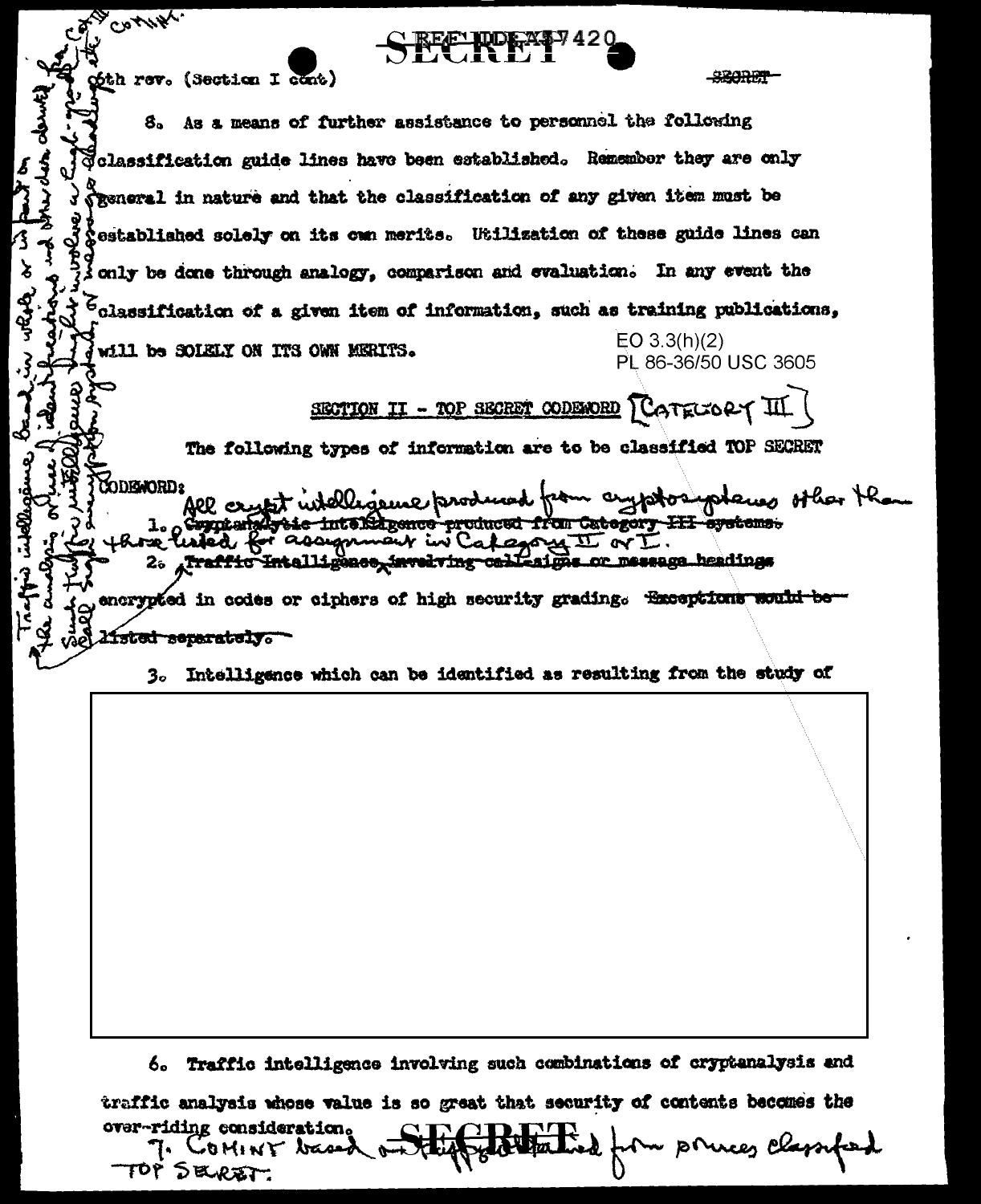| 6th rev (cont)                                                                                                                                                                                                                                                    |
|-------------------------------------------------------------------------------------------------------------------------------------------------------------------------------------------------------------------------------------------------------------------|
| - TOP SECRET CATEGOR                                                                                                                                                                                                                                              |
| The following types of information are to be classified TOP SECRET:                                                                                                                                                                                               |
| The detailed mission of a COMINT agency or a major component thereof.                                                                                                                                                                                             |
| The existence of peacetime collaboration in COMINT matters between<br>20<br>collaboration with the<br>U. S. agencies and other foreign governments, except for U. K., Canad for and ou                                                                            |
| Australian, cellaberathem which will be classified SECRET.                                                                                                                                                                                                        |
| 3. Intelligence derived from the cryptenalysis of high-grade foreign<br>between 150th 29 to 25et 45.<br>oryptosystems during norid war IF, provided the reference cannot lead to<br>inferences as to the specific systems involved. (See exceptions, paragraph(), |
| Section II - TOP SECRET CODEMORD and paragraph 12, Section VII - UNCLASSIFIED.)                                                                                                                                                                                   |
| SECTION IN - SECRET CODEMORD [CATEGORY II]                                                                                                                                                                                                                        |
| The following types of information are to be classified SECRET CODEWORD:                                                                                                                                                                                          |
| 1. Traffic intelligence derived from the analysis of foreign communica-                                                                                                                                                                                           |
| EO 3.3(h)(2)<br>tions after 2 September 1945.<br>PL 86-36/50 USC 3605                                                                                                                                                                                             |
| 2.<br><b>Texta information.</b>                                                                                                                                                                                                                                   |
| Intelligence which can be identified as resulting from study of                                                                                                                                                                                                   |
|                                                                                                                                                                                                                                                                   |
| except as noted in paragraph 5, Section II - TOP SECRET CODEMORD.                                                                                                                                                                                                 |
| 4. Cryptenalytic intelligence produced from Category II cryptosystems.                                                                                                                                                                                            |
| 7                                                                                                                                                                                                                                                                 |

 $\hat{\mathcal{Q}}$  $\bar{1}$ 

j

ناسب بالمعالم معالم

والمستعملات والمناوب

 $\label{eq:1} \begin{array}{lll} \mathcal{L}_{\text{max}}(\mathbf{r},\mathbf{r},\mathbf{r},\mathbf{r},\mathbf{r},\mathbf{r},\mathbf{r},\mathbf{r},\mathbf{r},\mathbf{r},\mathbf{r},\mathbf{r},\mathbf{r},\mathbf{r},\mathbf{r},\mathbf{r},\mathbf{r},\mathbf{r},\mathbf{r},\mathbf{r},\mathbf{r},\mathbf{r},\mathbf{r},\mathbf{r},\mathbf{r},\mathbf{r},\mathbf{r},\mathbf{r},\mathbf{r},\mathbf{r},\mathbf{r},\mathbf{r},\math$ 

 $\bar{\Sigma}$ 

 $\bar{\mathcal{A}}$ 

k,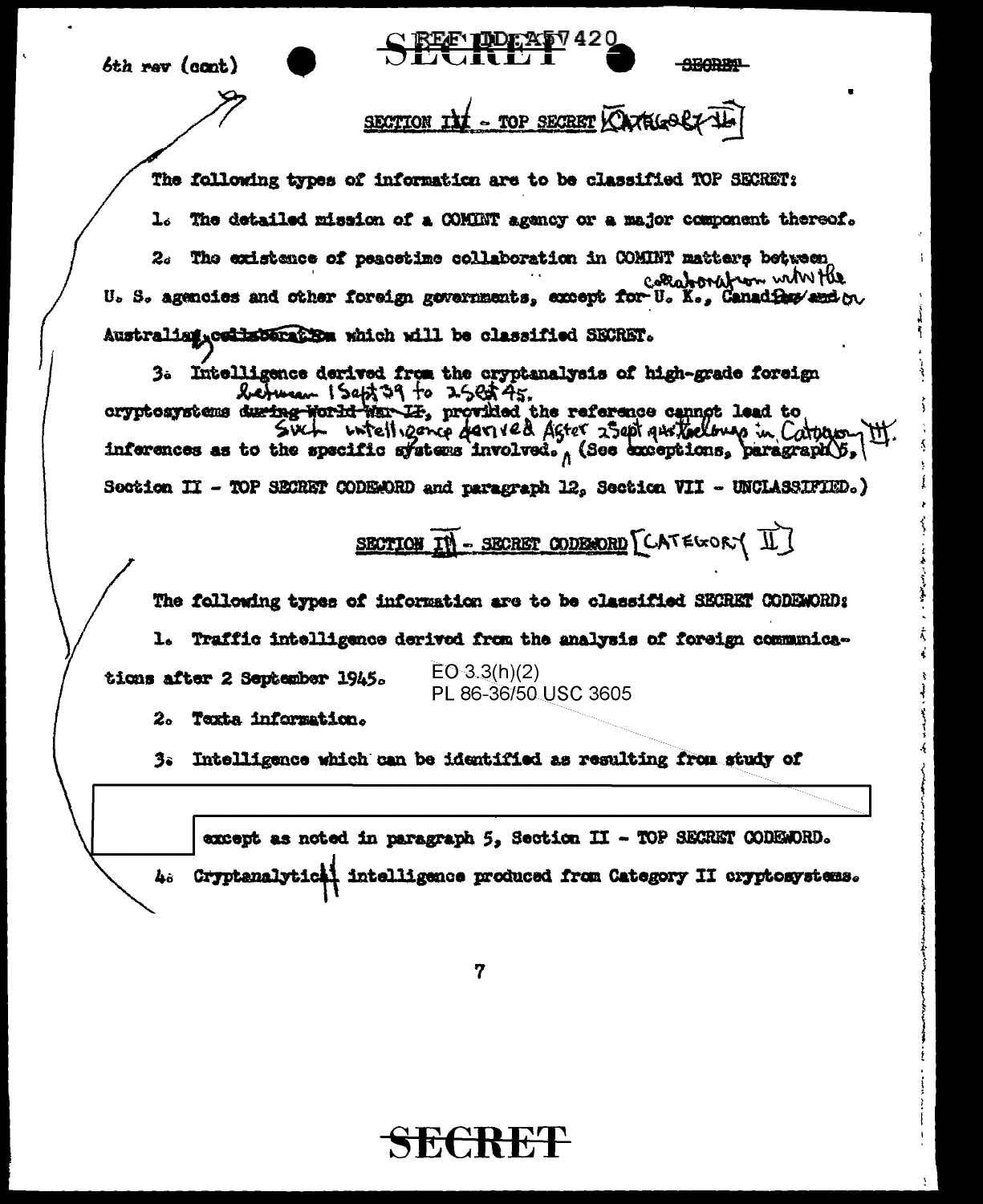



**SECRET** 

#### SECTION V - SECRET

The following types of information are to be classified SECRET:

1. Intercept assignments.

2. Intercept and D/F plans and over-all operational effectiveness of intercept and D/F organization as a whole.

3. General reference to the fact of cryptanalytic success against lowgrade enemy military cryptosystems during World War II and the Korean conflict. without any detailed description of the cryptanalytic methods used.

4. Details of traffic analysis as applied to enemy communications during World War II.

5. Description of COMINT equippent peculiar only to intercept stations.

6. Detailed listing and location of US Service operated COMINT intercept stations.

7. Existence of peacetime collaboration between the US (NSA), UK (GCHQ), Cenada (CENEC), and Australia (DSB) in the COMINT field.

8. Godewords (current and obsolete) applicable to Category II COMINT.

9. Information relating to an entire system of cryptologic  $(R/D)$  equipment.

cryptiquelstic sport titlest. 10.

Disclosures of both the identity and details of the cryptanalysis of  $\mathbf{L}_{\mathbf{L}}$ low-grade enemy military cryptosystems during World War II.

 $D/AG$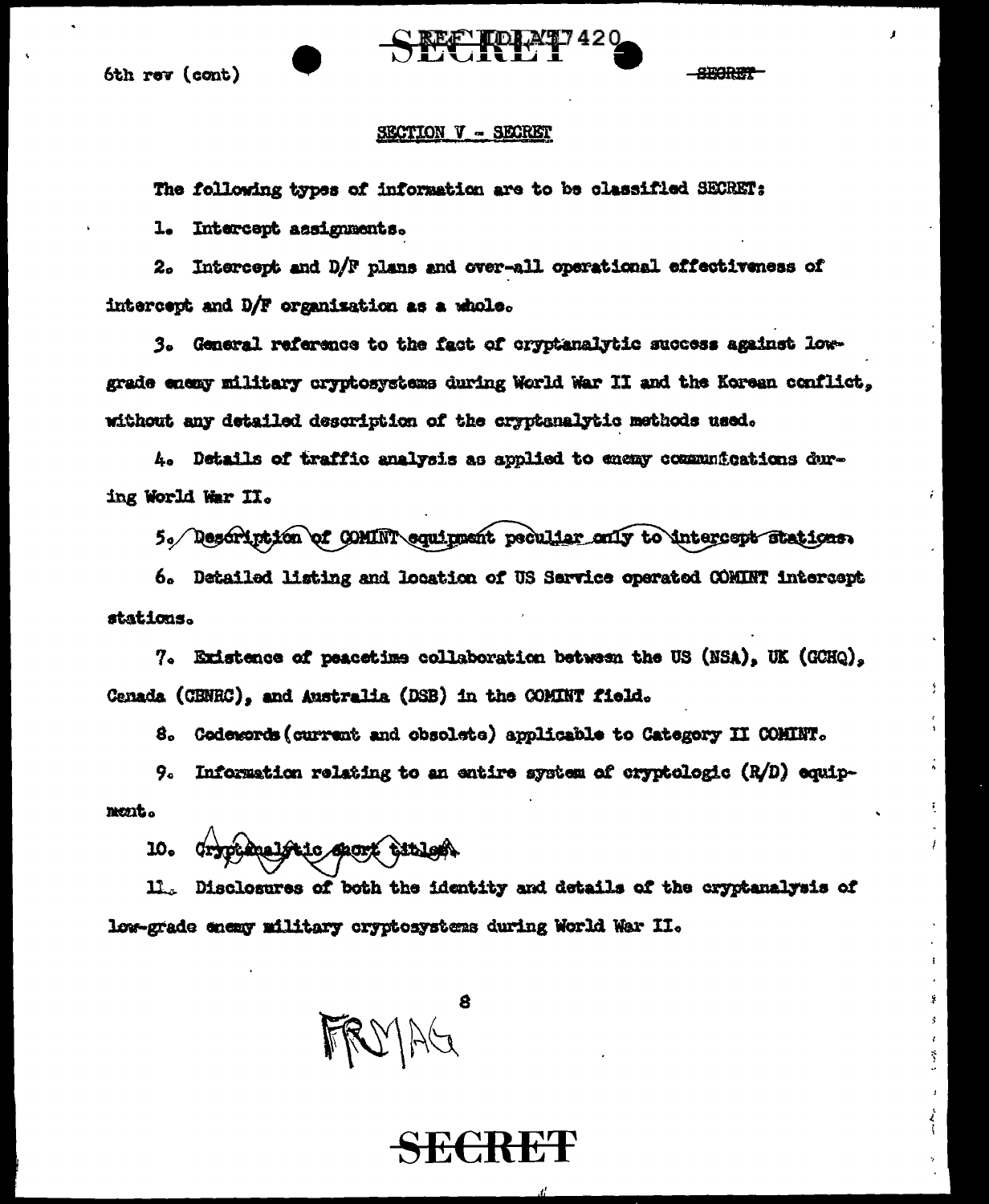

6th rev (ront)

#### **SEARIA**

f.

#### SECTION VI - CONFIDENTIAL

The following types of information are to be classified CONFIDENTIAL:

1. Association of operational COMINT functions with specific activities and organizations by name (except as provided under paragraph 1, Section VII UNCLASSIFIED).

2. General statements pertaining to the operational effectiveness of individual intercept and D/F stations.

3. Intercepted raw traffic that shows no evidence of "processing" for COMINT purposes. Processing does not include case notations, frequencies, or call signs.

4. Intelligence relating to D/F mission assignments, bearing reports and fix reports (i.e., target frequencies, call-signs, "piped signals," other signal information, bearings and fixes), provided that no complex changing callaign systems are included.

5. The terms "United States Communication Intelligence Board" and "U. S. Communication Security Board" (abbreviations "USCIB" and "USCSB" and the abbreviations for their subcommittees are unclassified).

6. Plaintext tactical or operational traffic provided that no interpretations of complex changing callsign systems, enciphered map references, or results or advanced traffic analysis are included. This material shall include local procedural and local grid and zone systems used for artillery direction, tactical control and movement of front line units, early warning and exercise of tactical combat control of aircraft.

9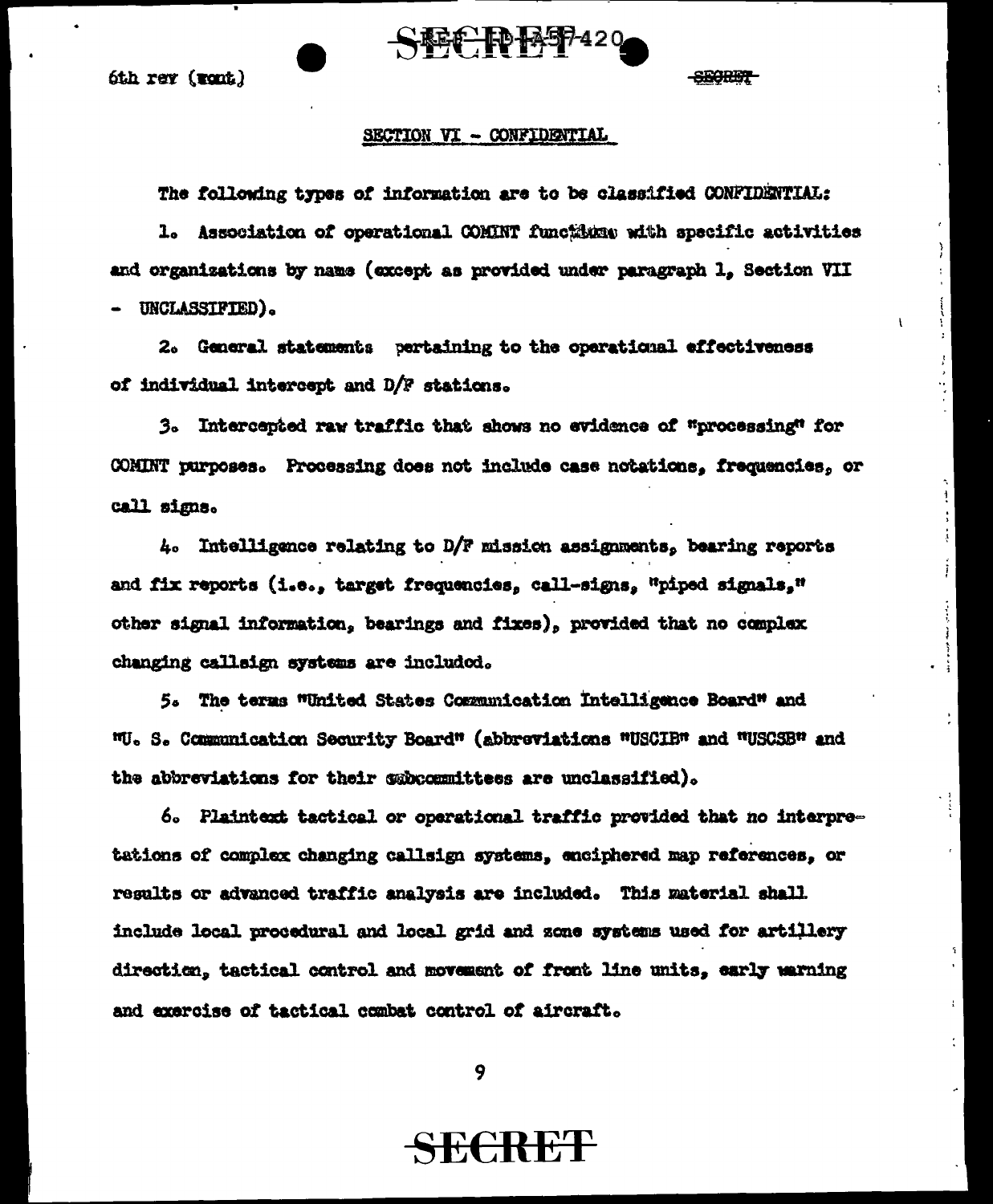

6th rev (Sect VI com

**SEORE?** 

7. Intelligance derived from analysis of radar tracking reports and visual observation reports as found in tactical or operational traffic. provided that enciphered aircraft type designations or interpretations of complex changing calledge systems are not included. Inclusion of local grid or sone references, local procedural codes used for brevity and plain text interspersed with cover words is permissible.

8. COMINT concerning weather derived from the sources described in paragraphs 6 and 7, above.

9. Special Intelligence from Naval tactical maneuvering codes and brevity codes.

10. Special cryptologic features of and magnitude of effort with computers.

11. Detailed references to, and description of, cryptenalytic success against specific military cryptosystems used by foreign powers between 11. November 1918 and 1 September 1939, and not used since.

12. Intelligence derived from the oryptanalysis of the

between 11 November 1918 and 1 Septem-

ber 1939.

13. The extent of collaboration in CAN/UK/US COMSEC matters.

 $\mathbf{u}$ . The extent of production of orygtomaterial for NATO use.

15. The fact that NSA is assigned specific

10

EO  $3.3(h)(2)$ PL 86-36/50 USC 3605

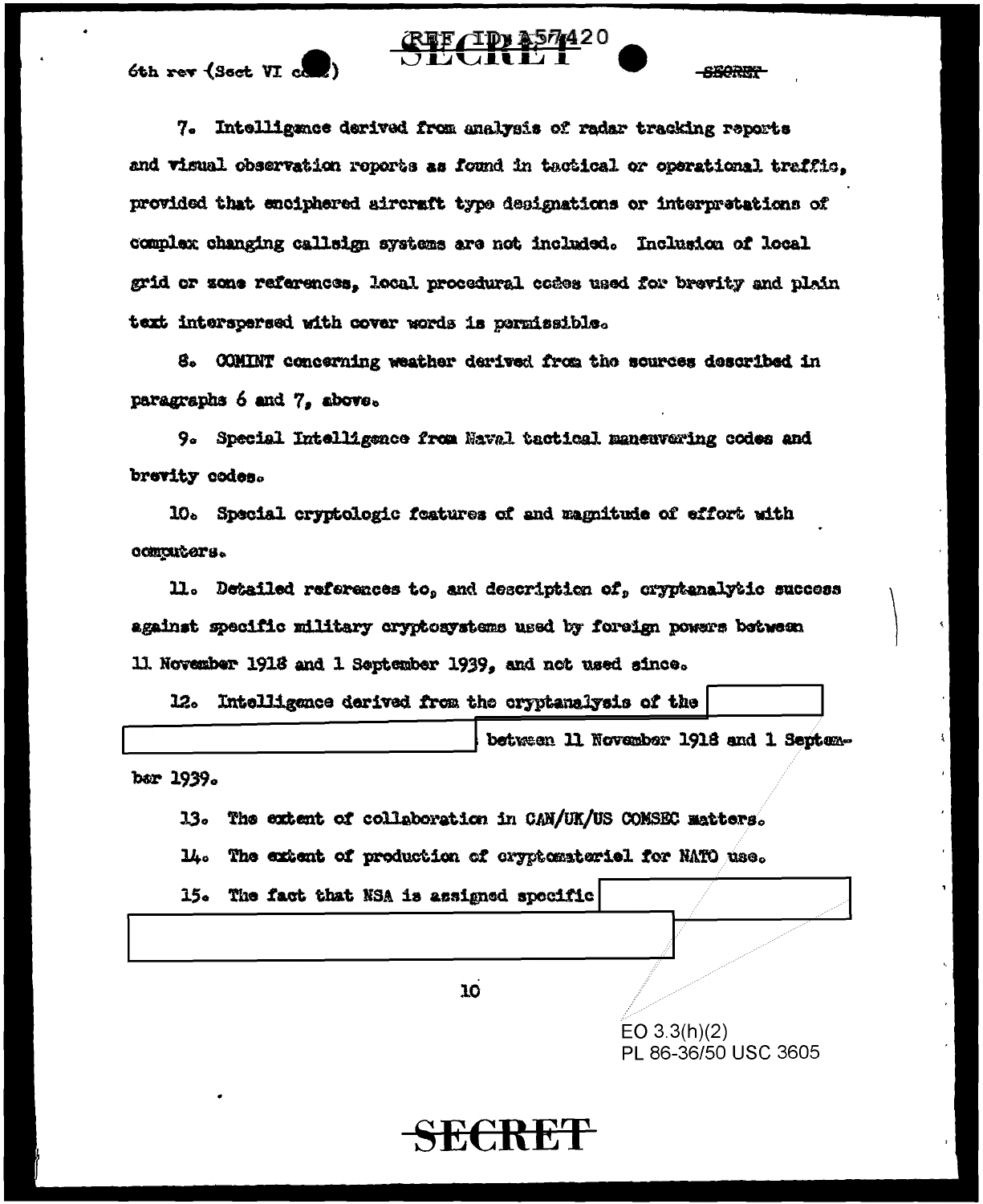

oth rev (Sect VI con

EGRET

16. Diagrams and descriptions of COMINT and COMSEC communication networks or related communication plans including cryptographic arrangements except where higher classification is justified by the listing of sensitive intercept stations.

17. Consolidated listings and records of cryptomaterials and cryptoholdings by short title.

18. The broad outlines of Operational Traffic analysis processes.

19. Relationship with CIA and other consumers in the field of COMINT.

#### SECTION VII - UNCLASSIFIED

The following types of information are Unclassified:

1. Association of NSA with cryptology, COMINT or COMSEC and the service cryptologic agencies - providing such association in no way adversely affects the missions of the agencies concerned.

2. Association of NSA with authors of technical papers on matters already in the public domain.

3. The terms NSA Field Activity Far East (NSAFE), NSA Field Activity Europe (NSAEUR), NSAAL, NSAUK, NSA-Field Unit 1 (FU/PAC) and NSA Field Unit 2 (FU/LANT).

4. Civil Service Job Titles and NSA "Qualification Standards Manual".

5. NSA's possession of or interest in computers or rapid analytical machinery, except as noted in Paragraph 10 under Section VI - CONFIDENTIAL.

6. Specific components of equipment under research. if use of component is not revealed.

 $11$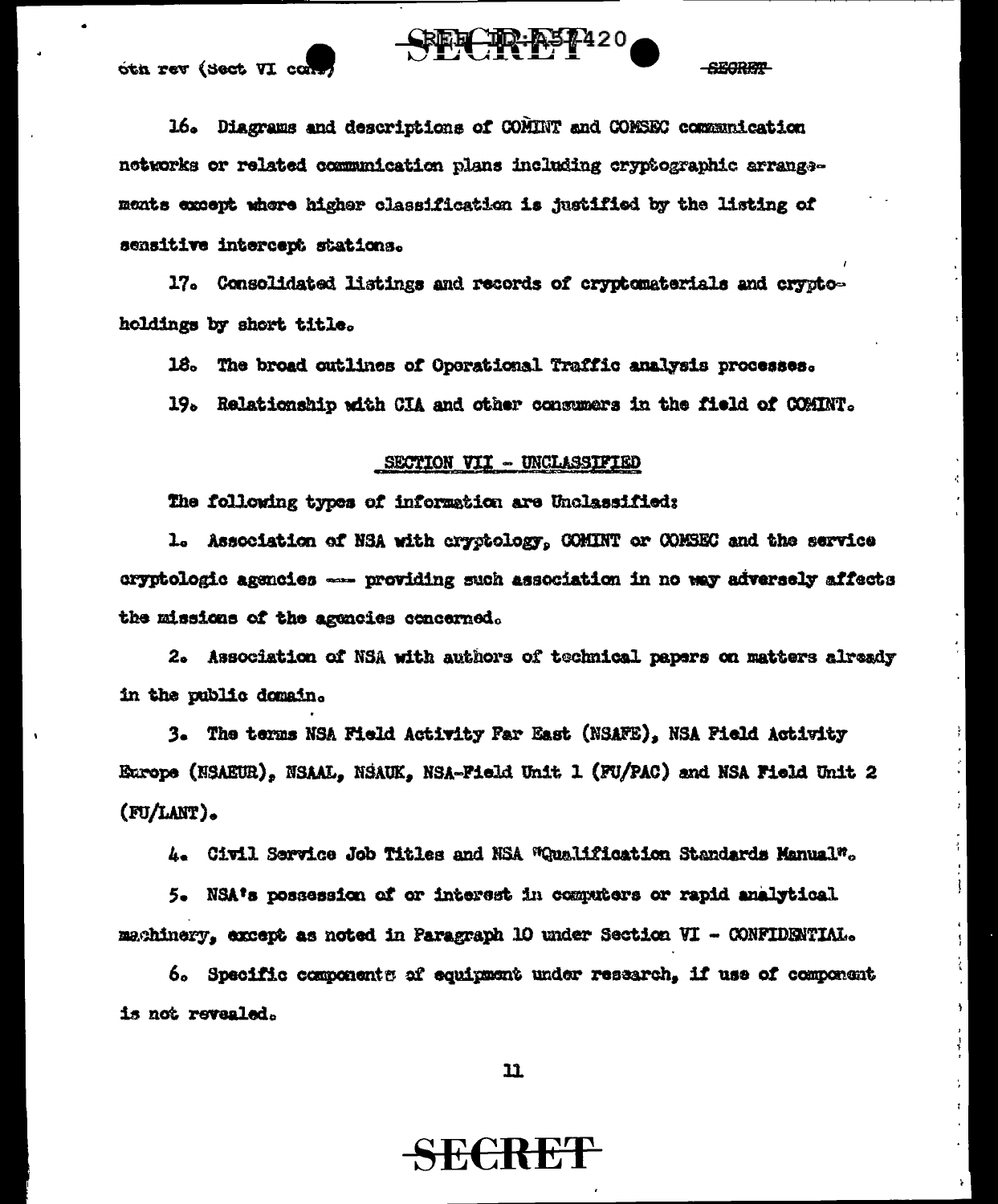$\mathbb{R}^{n+120}$ 6th rev (Sect VII com)

**SEARE?** 

 $\mathbf{u}$ 

ł.

÷.

 $\lceil \cdot \rceil$ 

ţ.

U.

¥.

 $\sqrt{\frac{2}{3}}$ 

Ĵ,

ţ.

Î.

ŧ

ΙX.

τý,

 $\mathbf{1}$   $\mathbf{1}$ 

7. Report of inspection trip to uncleared company that is a prospective contractor. If no mention is made of actual applications of components.

8. Short titles, cover names, and code words. (See the following exceptions: Paragraph 4, Section III - TOP SECRET: paragraph  $\mathfrak{B}_n$  Section V -SECRET: paragraph 10 Section V - SECRET, and paragraph 17, Section VI -CONFIDENTIAL.

9. Communications giving a person's security clearance and type of indoctrination.

10. Projects number and titles used in justification for purchase of materials when no technical usage is specified.

ll<sub>a</sub> Detailed reference to, and description of, cryptanalytic success against World War 1 military cryptosystems.

12. References to intelligence derived from cryptosystems in which successful oryptanalysis has already been revealed by official U.S. action (e.g., the Congressional investigation of the Pearl Harbor attack).

13. Any reference to intelligence or cryptanalytic success against eperational cryptosystems as disclosed by foreign publications appearing in the public domain. These references should be accompanied for the purpose of clarity by the source and be without further elaboration or amplification.

14. The fact that NSA produces and procures cryptomaterial including rotors, key lists, one-time tapes, one-time pads, codes, discs and other broad categories of keying materials, and employs special equipment to produce scare of this material.

15. The fact that the US collaborates with other NATO powers on COMSEC matters.

 $22$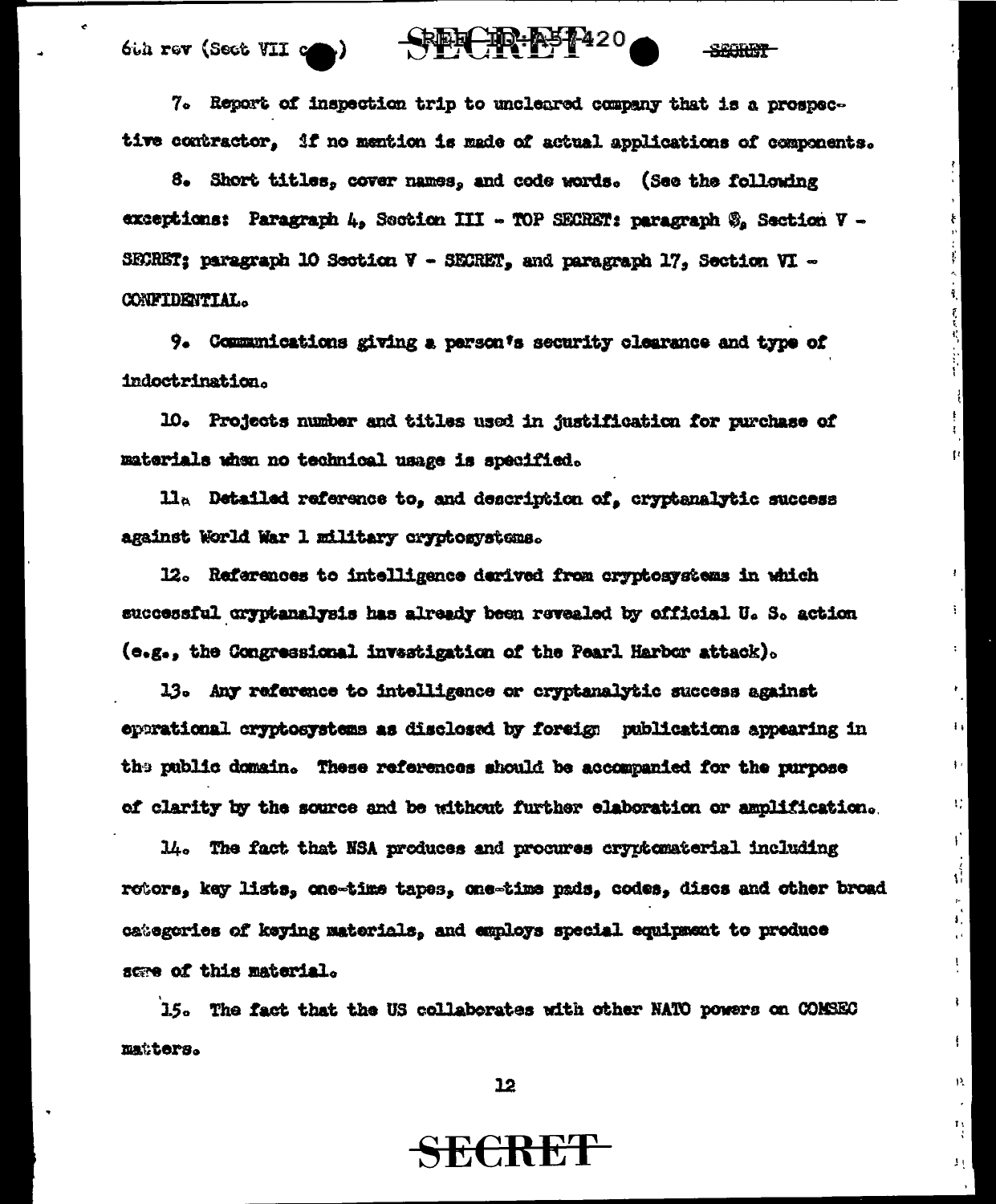

### CATEGORIES OF COMINT UNDER CONSIDERATION BY USCIB

**\BEF\TP HA67.420** 

I. CATEGORY I  $EO 3.3(h)(2)$ PL 86-36/50 USC 3605

Assigned -Ão

3. D/F mission assignments, bearing reports and fix reports as set forth in subparagraph 2a, Annexure Bl., Revised Appendix "B", UKUSA Agreement.

B. Suitable for Assignment to Category I -

Other plaintext, traffic intelligence or crypt intelligence as set forth in paragraph 2, Annexure Bl, Revised Appendix "B".

#### II. CATECORY II

 $\bullet$ 

A. Assigned -

1. All traffic intelligence including plain text except that specifically assigned to Categories I or III herein.

2. Crypt intelligence produced from the cryptosystems listed in the attached Annex L.

3. Freely available privacy and brevity systems such as commercial codes.

> 4. Traffic intelligence derived from and TINA.

B. Suitable for assignment to Category II -

Crypt intelligance produced from the cryptosystems listed in the attached Annex 2.